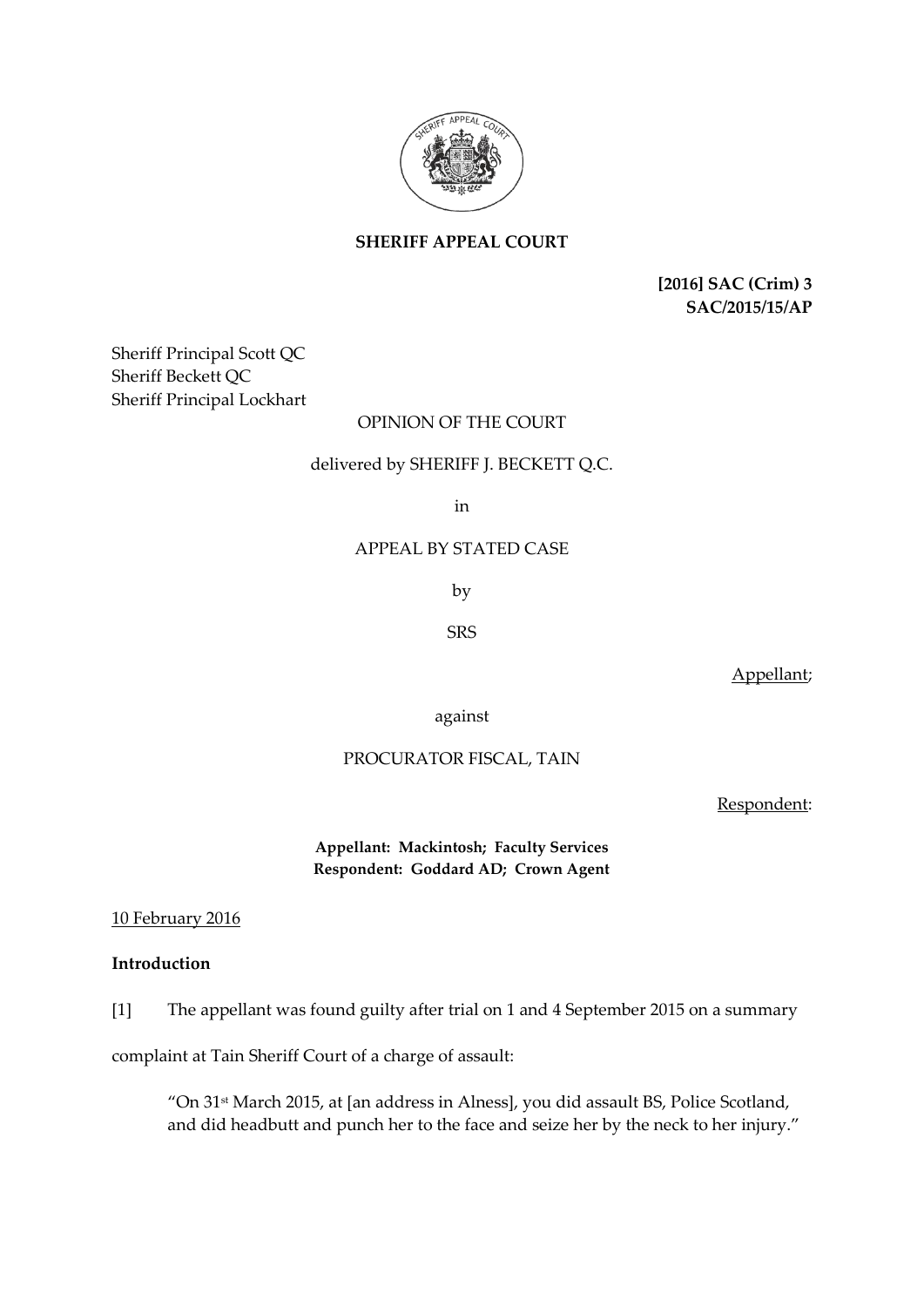[2] Mr Mackintosh, advocate for the appellant, confirmed that the appeal was only concerned with the appellant's conviction, leave to appeal against sentence having been refused.

[3] The background to the offence was that the appellant's partner SS is the daughter of the complainer BS. BS had been looking after SS's two children. When the appellant and SS returned to collect the children, words were exchanged and it was alleged that the appellant assaulted BS as charged. One of the children present, AM aged 10, was to be a witness in the trial.

## **The trial**

[4] From the stated case it is apparent that the complainer gave evidence in support of the libel. The Crown case included photographs of the complainer, proved by joint minute to have been taken on 31 March 2015, showing a black eye and grazes and abrasions to her neck. It was also agreed by joint minute that on being interviewed by the police, the appellant had said that he had been attacked by BS, but he denied assaulting her. In due course, the appellant gave evidence denying that he was assaulted and he adduced the evidence of SS, an eye witness, who said that the appellant had not assaulted BS, he had been assaulted by BS.

[5] In its case, the Crown had intended to adduce evidence from AM by CCTV from a remote site in Inverness. On 4 September, when AM was due to give evidence, the child was not to be seen in the room in which she was due to give evidence. The sheriff reports that,

"a member of the staff of VIA entered the room and advised the court that AM was in attendance but was distressed and refusing to enter the room and give evidence. I adjourned to allow attempts to be made to persuade AM to enter the room and try to

2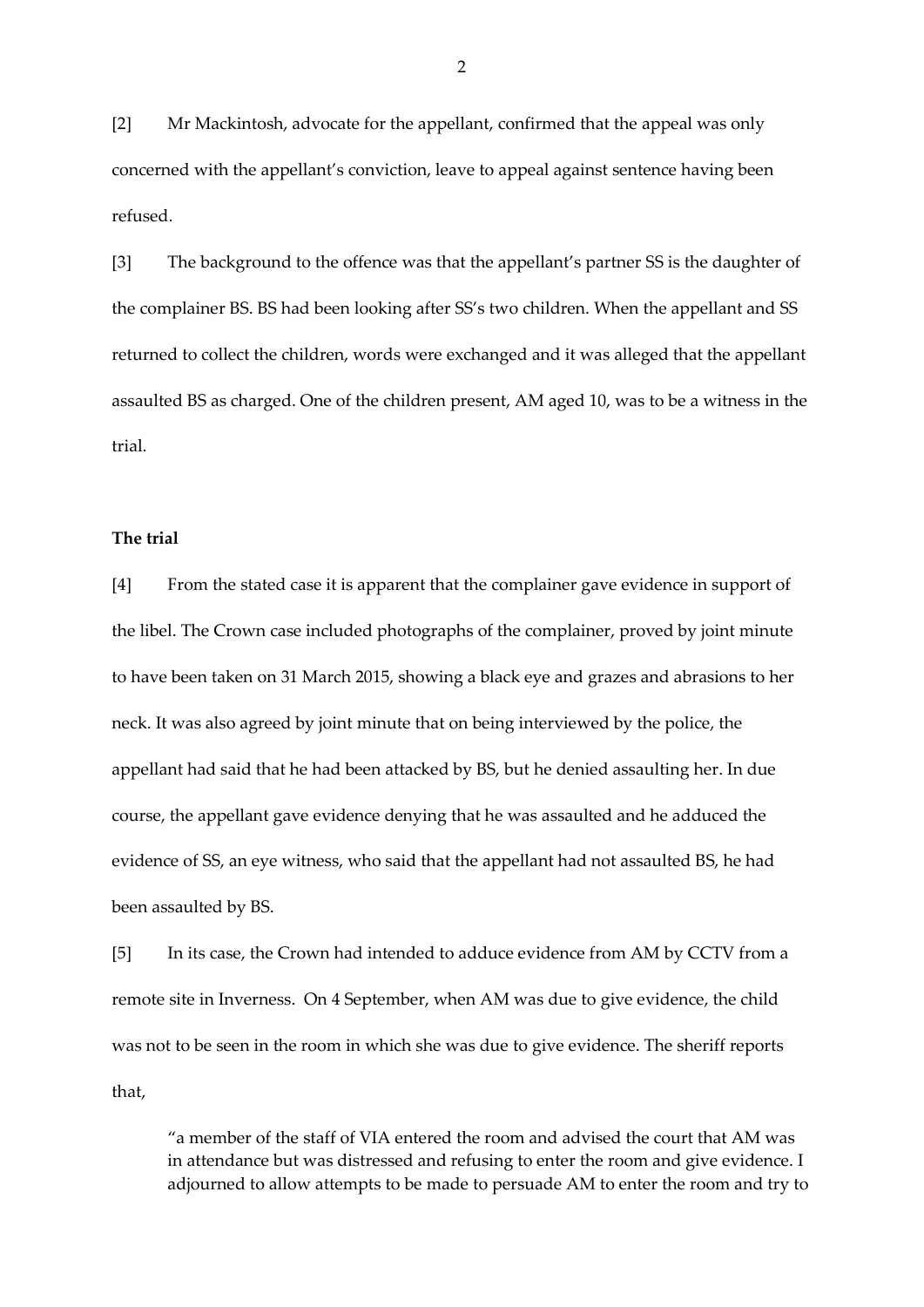give evidence. I re-convened the court about 10 minutes later. I was advised by the Respondent's depute that AM was hysterical and she, the Respondent's depute, had been able to hear her shouting and crying in the background when the videolink was open. I decided that I could not and would not require the child to attend in the video room given what I had been told."

[6] In terms of section 259(2)(e)(i) of the Criminal Procedure (Scotland) Act 1995, the Crown moved to admit AM's evidence in the form of a statement made by her at 6.35pm on 31 March 2015. In the statement, AM had told the police that shortly after 6pm that day, she had been present in the kitchen with the complainer when the appellant came in, began to shout, pushed the complainer, head-butted her and threw her against the wall. He dug his nails into the complainer's neck, causing bleeding.

[7] With reference to *MacDonald* v *HM Advocate* 1999 SCCR 146, a case concerning section 259(2)(e)(ii), the appellant's solicitor objected on the basis that the witness could not be held to have refused to answer questions or to accept the admonition to tell the truth as required by the statute. Secondly, it was contended that since there was otherwise sufficient evidence in the case, it was not necessary or competent to admit evidence via section 259. No authority for that latter proposition was advanced at any stage and it was not pursued in the appeal.

[8] The sheriff admitted the evidence, being satisfied that what had been reported to him fell within the scope of section  $259(2)(e)(i)$ . Notwithstanding the objection which had been taken, Crown and defence agreed by joint minute that the statement of AM had been noted by a PC Corcoran on 31 March 2015.

[9] The sheriff reports in paras 13-15 of his note:

"(13) The appellant gave evidence in line with his statement to the police, claiming that BS had attacked him. He denied striking her in any way that could explain the injuries clearly seen in the photographs. SS gave evidence that was exculpatory of the appellant, claiming BS had attacked him. She denied the appellant's defending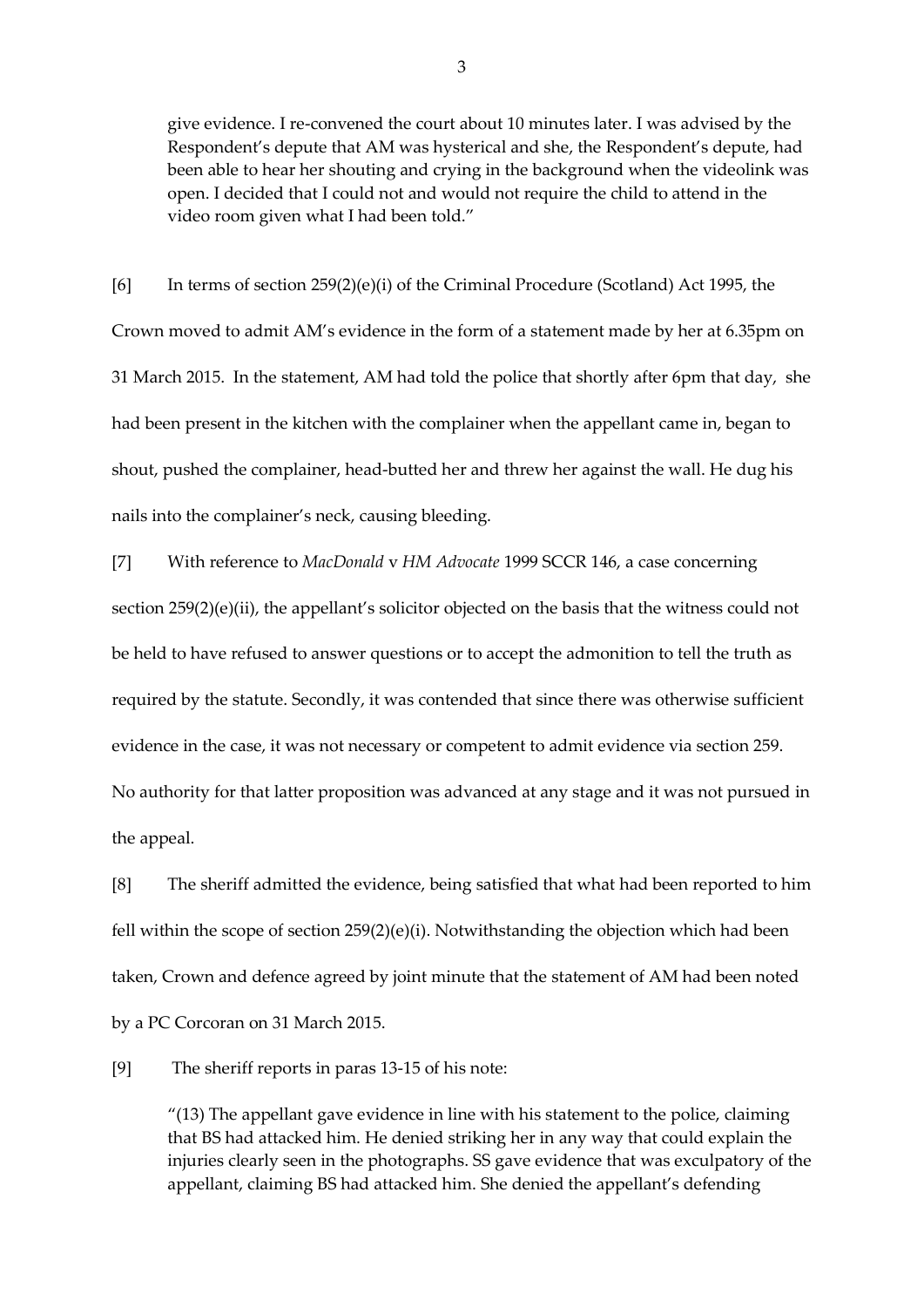himself had resulted in the injuries seen in the photographs. SS gave evidence that BS had injuries before they arrived at the scene. There was nothing in the police statement of AM about whether BS had any injuries before the appellant and SS arrived or whether she was uninjured. Beyond this there was no other evidence in support of the assertion of SS.

(14) I found BS to be a credible and reliable witness. She gave her evidence in a low key and calm manner. She responded appropriately to cross-examination. Other sources of evidence came from the joint minute produced, which are of course proved facts. These supported BS's position. The evidence of AM is corroborative, the photographs show injuries [which] are consistent with the attack spoken of by BS and described by AM. I did not find the appellant and SS to be credible or reliable. I found their evidence to be fatally flawed by the lack of any credible explanation for the injuries it was admitted BS had shortly after the alleged incident.

(15) The application for stated case in so far as it relates to conviction is confined to various attacks on the admission of AM's evidence via section 259. Taking these in the order they appear in the application I would comment that 2 a) i) was not argued before me. I was aware however of the decision in *HM Advocate* v *McKenna* 2000 SCCR 159 and the need for the court to proceed in compliance with the European Convention on Human Rights, even though no compliance issue is raised. I applied the test set out in *McKenna*, the evidence of AM was not the sole or principal evidence against the appellant. BS had given clear and unequivocal evidence against the appellant. It remained open to the appellant to challenge the circumstances in which the statement of AM was made."

The sheriff goes on to suggest that it was open to the appellant to call the police officer who noted the statement of AM if it was desired to explore the circumstances more fully.

[10] The sheriff stated three questions of which two related to conviction and the third to sentence. The issues raised in this appeal relate to the construction of section 259(2)(e)(i) and whether the admission of AM's statement as hearsay rendered the trial unfair. Whilst the question of fairness was not raised in the trial, it did feature in the application for a stated case. The sheriff declined to state a question in that regard since that issue was not raised in the trial. The appellant sought to introduce a question by adjustment which the sheriff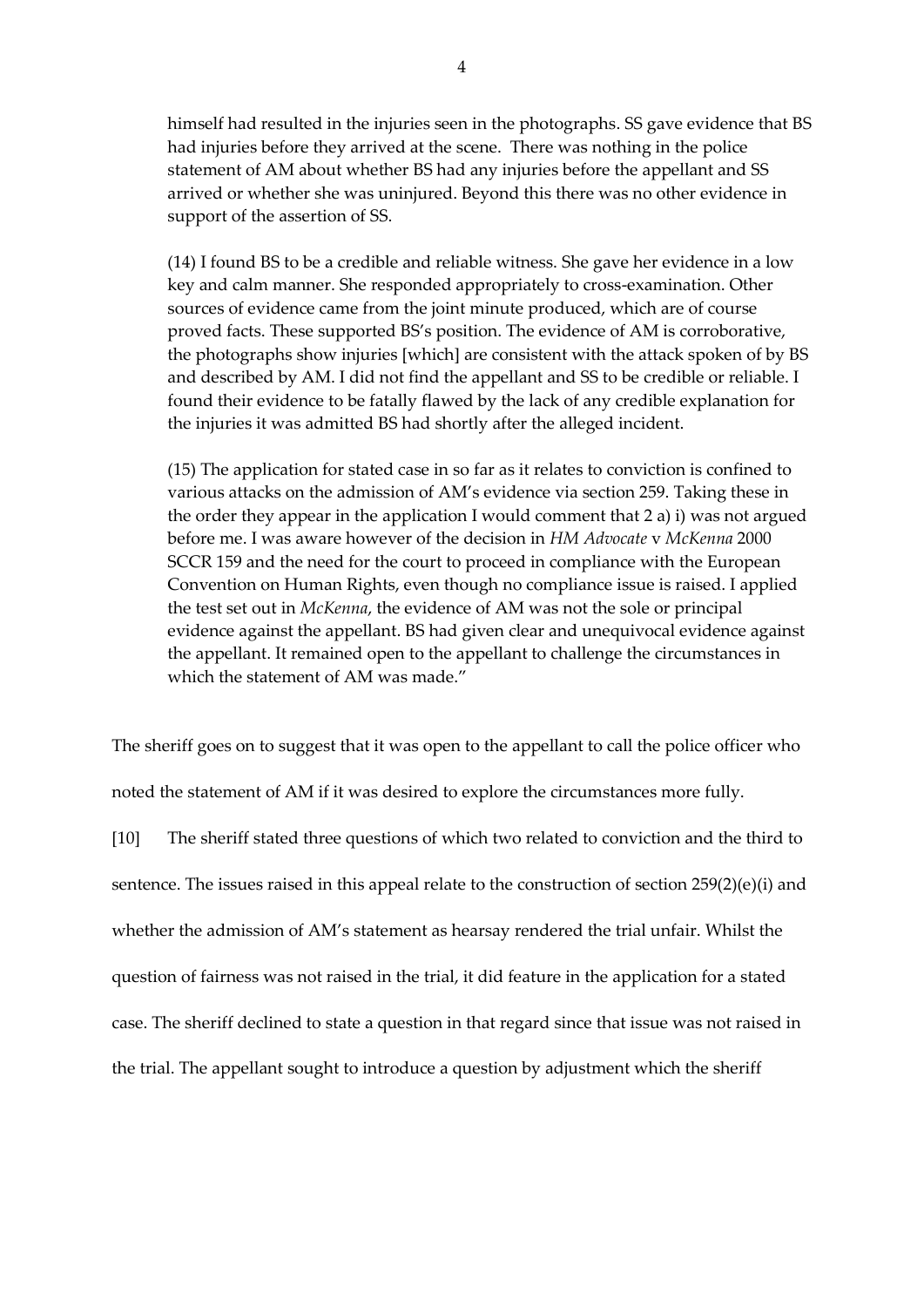rejected for the same reasons.<sup>1</sup> We acceded to counsel's invitation, in terms of section 182(5)(f), to allow an extra question to be considered and to renumber question 2 as question 3. Accordingly, these were the questions we required to answer:

1. Was I entitled to admit the evidence of AM in the form of a statement given by her in terms of section 259(2)(e)(i) of the Criminal Procedure (Scotland) Act 1995? 2. Did I err in failing to conclude that the hearsay evidence of AM was unfair to the appellant and breached his right to a fair trial in terms of article 6? 3. Was I entitled to convict the appellant?

#### **Submissions**

 $\overline{a}$ 

[11] Counsel for the appellant accepted that in the agreed evidence of the photographs and the appellant's statement there was, on the analysis of the court in *Gilmour* v *HM Advocate* 1994 SCCR 133, sufficient material to provide corroboration of the complainer's evidence without the statement of AM.

[12] Counsel founded on *MacDonald,* and referred to the passages from the Scottish Law Commission's Report on Hearsay Evidence in Criminal Proceedings (no 149 of 1995) quoted in the opinion of the court given by Lord Coulsfield. Whilst counsel recognised that in the present case the sheriff had proceeded under section 259(2)(e)(i), he had done so erroneously. The provisions should be narrowly construed. It was not enough for a witness to be distressed and to find it difficult to give evidence, there had to be a refusal. It was necessary that the witness should be in the witness box, or in this case the CCTV room, and

<sup>&</sup>lt;sup>1</sup> "Did I err in failing to conclude that the hearsay evidence of AM was unfair to the appellant and breached his right to a fair trial in terms of Article 6 of the European Convention of Human Rights and accordingly not disregard her evidence as envisaged by the Lord Justice Clerk (Gill) in *N* v *HM Advocate* 2003 JC 140?"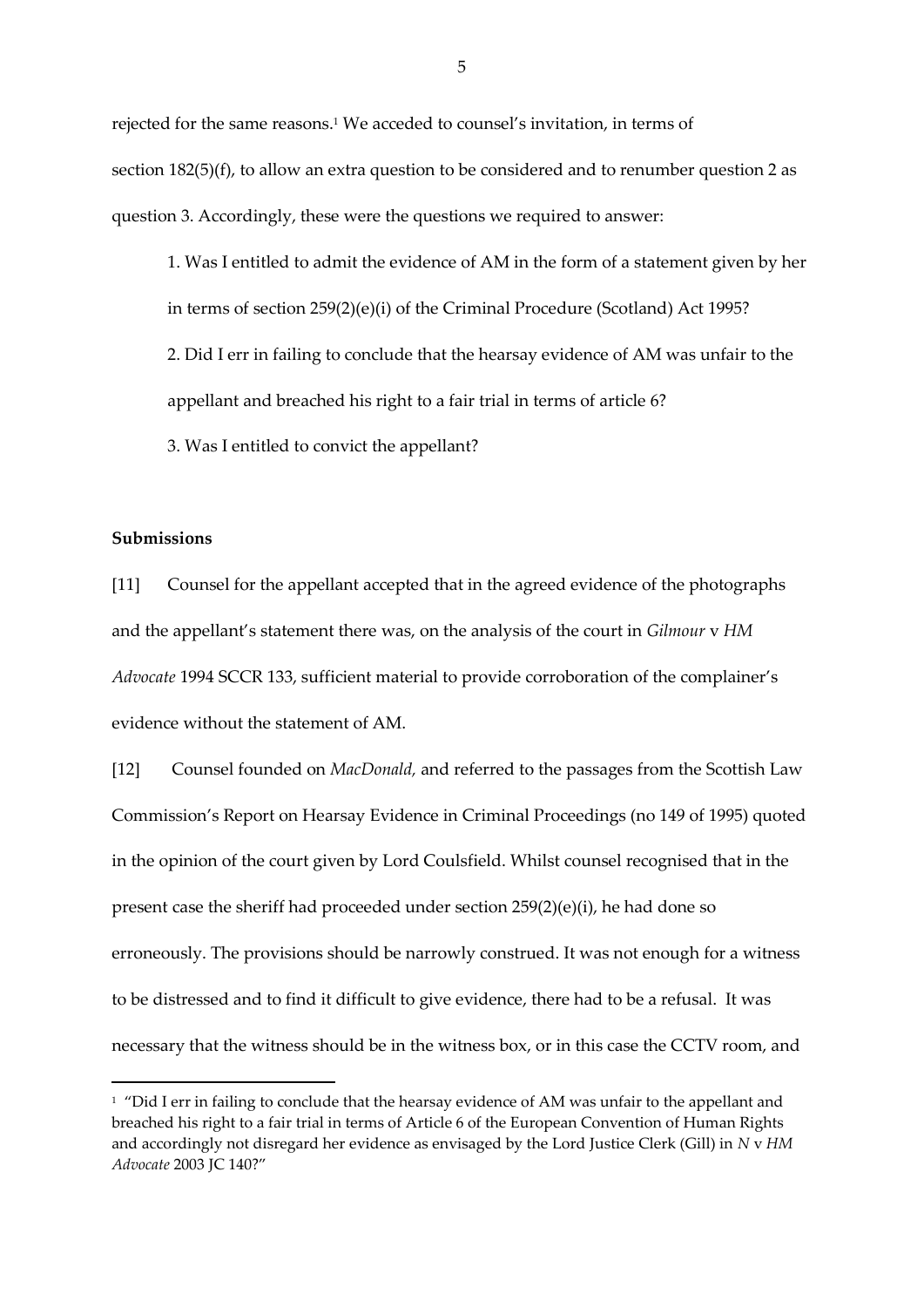communicate her refusal directly to the court. Counsel was aware that the Crown would found on *Cowie* v *HM Advocate* 2010 JC 51 and sought to distinguish that case on its facts.

[13] Counsel went on to argue that the hearsay evidence of AM had been decisive because the sheriff had used the hearsay alone to discredit the exculpatory evidence of SS. The use made of AM's statement could be seen in paragraph 13 of the sheriff's note. Following the approach of the Lord Justice Clerk in *N,* the sheriff ought to have appreciated that the trial had been rendered unfair and he should have disregarded the hearsay statement of AM. Counsel conceded that his argument was periled on his interpretation of paragraph 13 of the sheriff's note.

[14] In reply, the Advocate Depute supported the sheriff's decision to proceed under section 259(2)(e)(i). Following the approach of the court in *Cowie*, the sheriff was entitled to proceed on the information which he was given and to conclude that the witness had refused to take the oath or, in this case since she was a child under 12, to accept the admonition to tell the truth.

[15] The advocate depute submitted that counsel had misinterpreted the sheriff's note. On any view, the evidence was not decisive. The opinion of the court in *Campbell* v *HM Advocate* 2004 JC 1 demonstrated that even if hearsay evidence was the only source of corroboration, that did not render it decisive as understood in ECHR jurisprudence or necessarily render the trial unfair in article 6 terms. In any event, the jurisprudence had moved on as could be seen by the decision of the majority of the grand chamber in *Al-Khawaja* v *United Kingdom* [2012] 54 EHRR 23. In that case, the admission of hearsay evidence which was decisive did not render the trial unfair.

6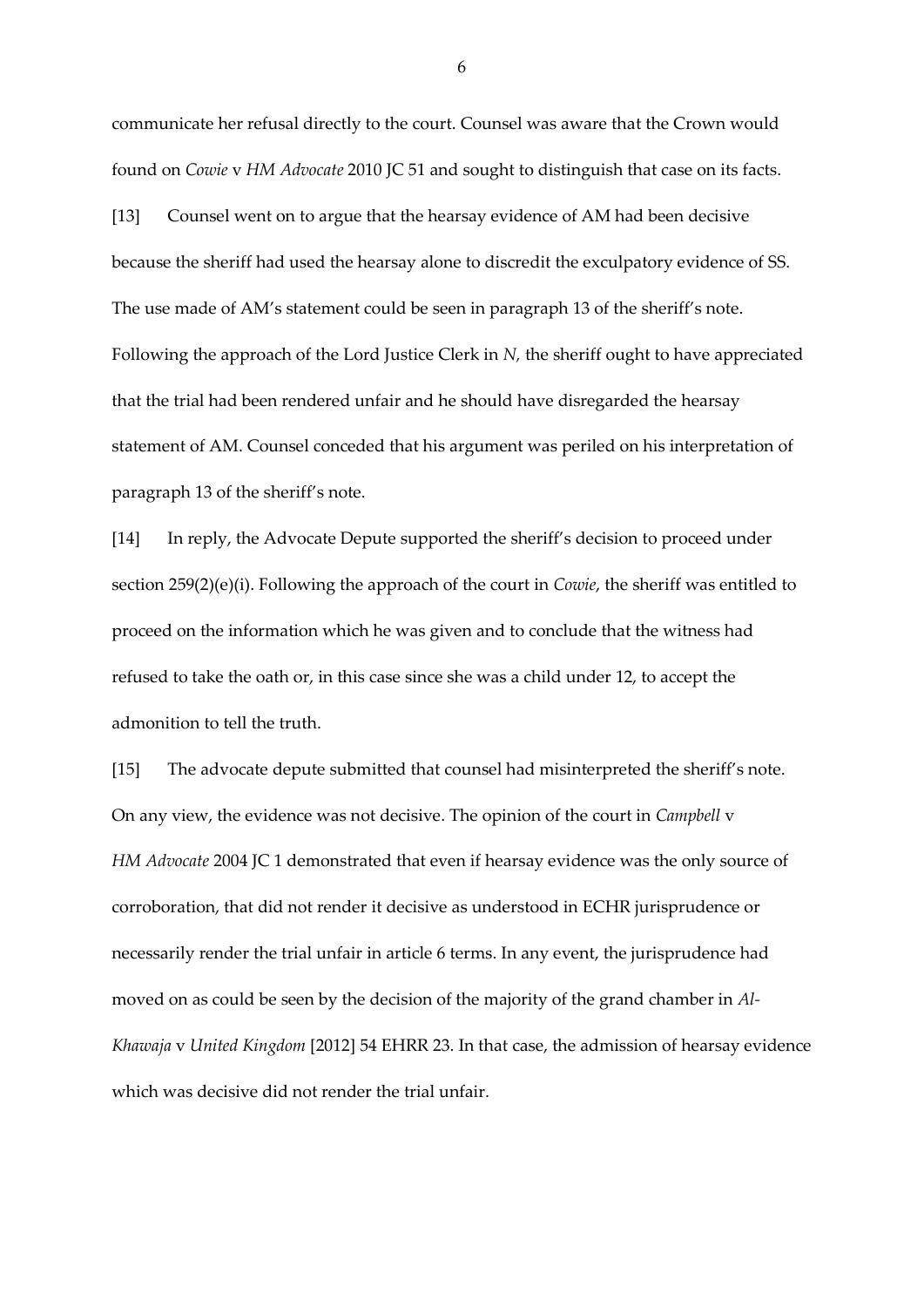### **Decision**

[16] Read short, section 259 (1)(a) of the 1995 Act provides that in accordance with the various provisions of the section as a whole, hearsay evidence is admissible, subject to certain qualifications in subsections 1(b), (c) and (d), where the judge is satisfied that the person who made the statement will not give evidence in the proceedings for any of the reasons mentioned in subsection 2. Subsections 2(a), (b) and (c) specify situations where a witness cannot give evidence. Subsection 2(d) provides for the situation where a witness is permitted by the court to refuse to testify lest he incriminate himself. Subsection 2(e) provides:

"(2) The reasons referred to in paragraph (a) of subsection (1) above are that the person who made the statement—

(e) is called as a witness and either—

(i) refuses to take the oath or affirmation; or

(ii) having been sworn as a witness and directed by the judge to give evidence in connection with the subject matter of the statement refuses to do so, and in the application of this paragraph to a child, the reference to a witness refusing to take the oath or affirmation or, as the case may be, to having been sworn shall be construed as a reference to a child who has refused to accept an admonition to tell the truth or, having been so admonished, refuses to give evidence as mentioned above."

[17] The court in *MacDonald* was dealing with a situation governed by subsection 2(e)(ii). Three child witnesses had been admonished to tell the truth but were not able to answer questions. In the absence of the trial judge directing them to answer questions, it was determined on appeal that the situation did not fall within subsection 2(e)(ii), the evidence should not have been admitted and the convictions were quashed. The court did not comment adversely on the sheriff's offering a definition of "refuse" from the Concise Oxford Dictionary in these terms: "say or convey by action that one will not accept or submit to or give or grant or gratify or consent; not grant a request made by a person."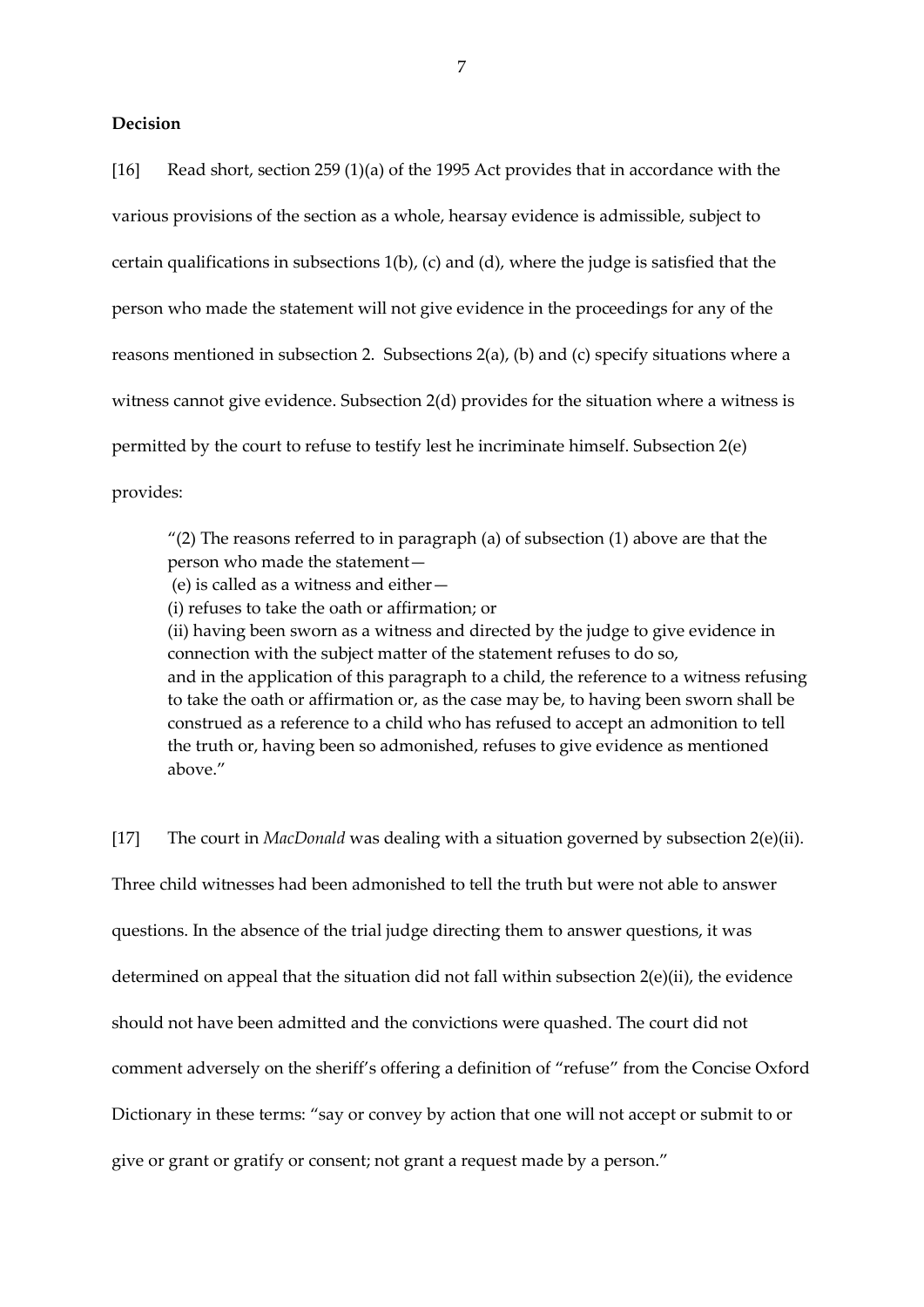[18] Whilst *Cowie* was also concerned with subsection 2(e)(ii), we consider that the observations of the court are relevant. In *Cowie*, a witness had taken the oath and had reluctantly given some evidence on one day. On the next day it was communicated to the court by the macer that the witness was refusing to enter the witness box. The issue for the court was whether this constituted a refusal in terms of the provision. The appellant also contended that the legislation required that the witness be brought into the witness box by force before there could be a refusal. In giving the opinion of the court, the Lord Justice Clerk (Gill) stated, at para 19:

"In our opinion, the trial judge was right in concluding that by her conduct, the witness had in effect refused to give evidence in connection with the subject-matter of the statement. There is no substance in the contention that sec 259 would have applied only if the witness had been brought to the witness box by force and had thereafter refused to give the relevant evidence. The trial judge was right to accept the word of two officers of the court, both of whom had repeatedly asked the witness to come into the courtroom and give evidence, that the witness was refusing to do so."

[19] Whilst in this case the information came from a member of VIA staff and then from the procurator fiscal depute conducting the trial, there is no material difference and we consider that the sheriff was entitled to be satisfied that the witness had refused to be admonished to tell the truth such that the evidence of her statement was admissible under section 259.

[20] Even if the hearsay evidence was the only source of corroboration, that would not necessarily render the trial unfair, *Campbell* at para 16.

[21] In this case, there was direct evidence from the complainer and there were other sources of corroboration as well as the hearsay evidence. The sheriff was well aware of the nature and limitations of hearsay evidence and of its significance for an article 6 compliant fair trial. The appellant was represented, gave exculpatory evidence and called a witness to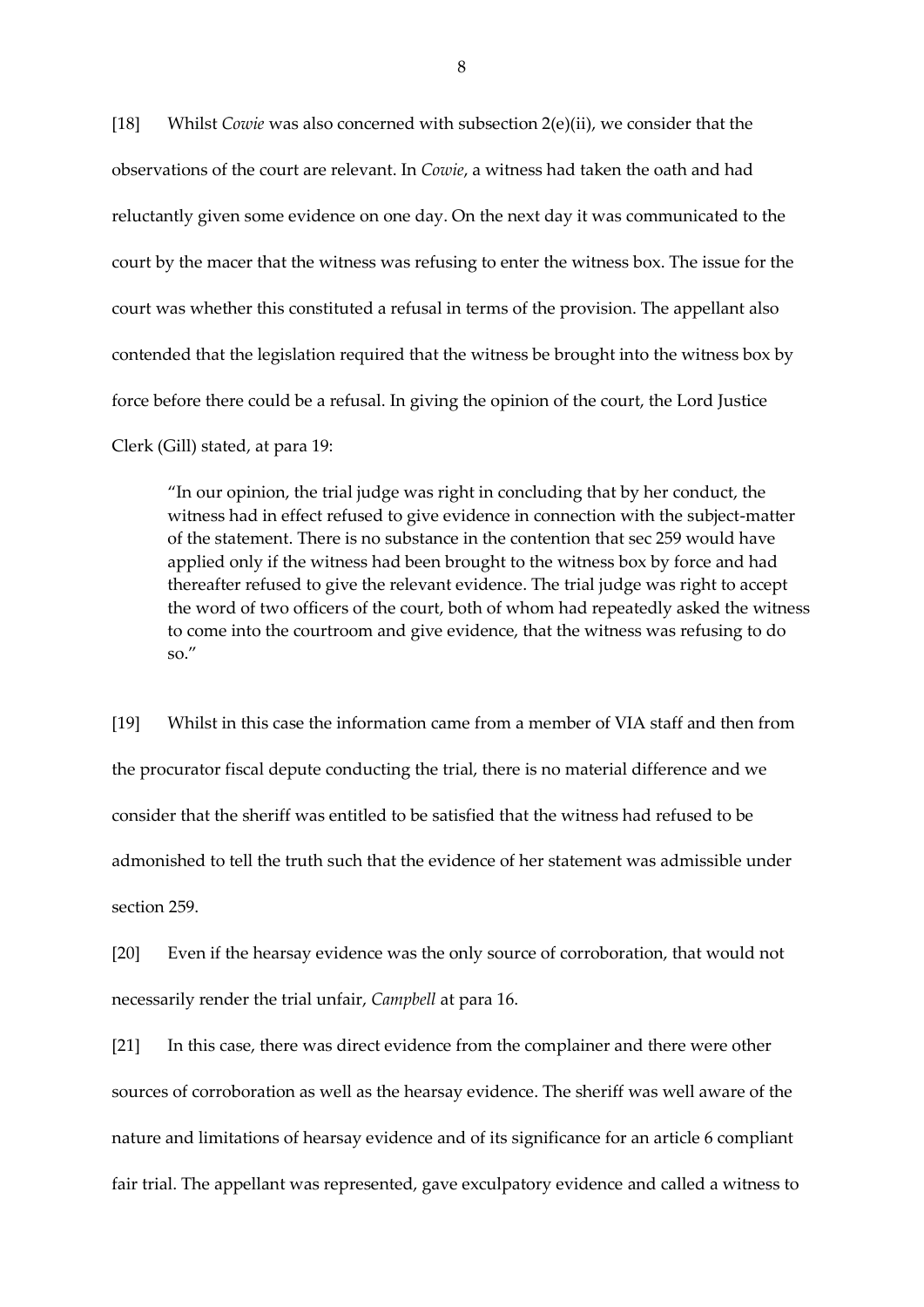give exculpatory evidence. Counsel did not suggest that the sheriff was unable to conduct a fair and proper assessment of the reliability and credibility of AM's statement. The stated case demonstrates that he was able to do so.

[22] Counsel accepted, correctly, that the hearsay was not necessary for sufficiency. We do not consider it to have been decisive or to have rendered the trial unfair on any analysis. We do not agree with counsel's contention that AM's statement was the only basis on which the sheriff had rejected the exculpatory testimony of SS. We consider that in para 13 of his note, the sheriff was simply noting that AM's statement did not say in terms whether the complainer was or was not injured before the incident. We consider that he gave his reasons for accepting the evidence of BS and rejecting the evidence of SS and the appellant in para 14 of his note.

[23] We note that the ECtHR's interpretation of the impact of article 6(3)(d) has evolved since the cases of *McKenna*, *Campbell* and *N* were decided. We consider that the decision of the ECtHR in *Al-Khawaja* further undermines counsel's contention that the admission of hearsay rendered the trial unfair in article 6 terms. The 15-2 majority of the Grand Chamber held, in para 147:

"(c) General conclusion on the sole or decisive rule

147 The Court therefore concludes that, where a hearsay statement is the sole or decisive evidence against a defendant, its admission as evidence will not automatically result in a breach of  $art.6(1)$ . At the same time where a conviction is based solely or decisively on the evidence of absent witnesses, the Court must subject the proceedings to the most searching scrutiny. Because of the dangers of the admission of such evidence, it would constitute a very important factor to balance in the scales, to use the words of Lord Mance in R. v Davis, and one which would require sufficient counterbalancing factors, including the existence of strong procedural safeguards. The question in each case is whether there are sufficient counterbalancing factors in place, including measures that permit a fair and proper assessment of the reliability of that evidence to take place. This would permit a conviction to be based on such evidence only if it is sufficiently reliable given its importance in the case."

9